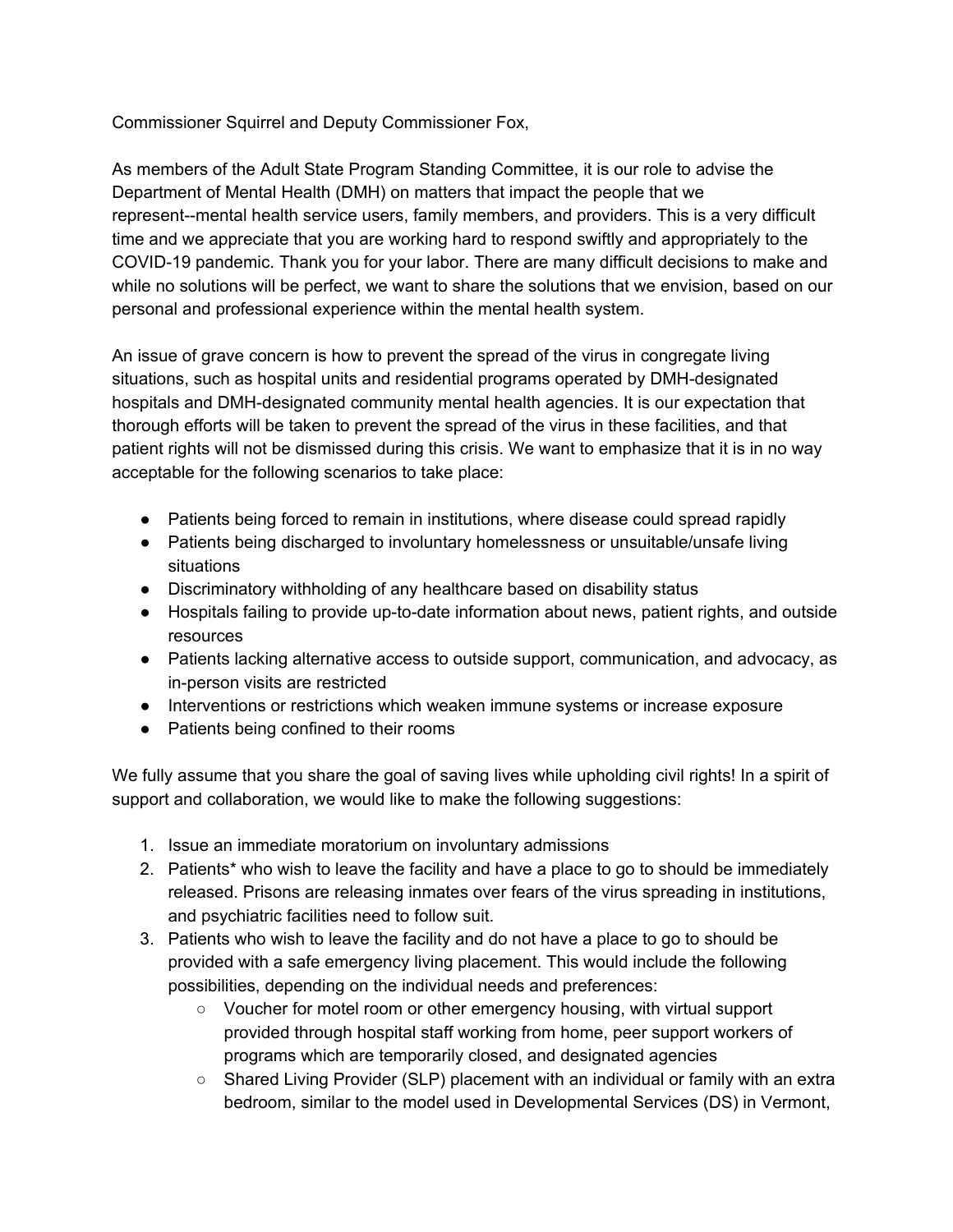Windhorse Integrative Mental Health in Western Massachusetts, and the Family Care Foundation in Sweden. SLPs would be expected to provide food, shelter, internet, and emotional support for the person who is placed with them. Hospital staff working from home or DMH care managers could interview potential SLPs, get a video tour of their house to ensure that it is a suitable living environment. Protection and Advocacy would do regular check-ins with the person. Malaika Puffer, Peer Support Manager at HCRS and Home Care Provider with Families First, is able to provide free training to SLPs. Services could also be provided to the person using telemedicine. The SLP would be paid a stipend similar to the average amount that SLPs in DS get paid, plus room and board. The cost per day of this model versus the cost per day of keeping a person in the hospital is substantially less while the amount of support (minimum 1:1 ratio) is substantially higher. This also will help to provide opportunities for Vermonters who are now unemployed.

- 4. All patients who wish to remain in facilities should be able to do so, with patient numbers per facility/unit small enough to follow CDC recommendations on maximum numbers, including numbers of staff. Facilities/units that are most spacious should be prioritized for remaining open while facilities/units that would force people in close proximity should be closed first, if any. See recommendations below for facilities which remain open.
- 5. Work with the Vermont Department of Health to develop a plan for and give providers guidance on how to respond should an outbreak occur in a facility
- 6. Staff people who are at low risk of serious illness will provide coverage in the facilities, following proper precautions both at and outside of work, while more vulnerable staff are reassigned to working from home. Role for staff working from home could include:
	- Provide additional support virtually to patients who remain in facilities
	- Provide emotional and logistical problem solving support to people who return to living in the community, whether in a motel room, independent housing, family and friends, or shared living placements, as well as their families/support networks as appropriate
	- Coordinate shared living placements and offer support to shared living providers
	- Providing emotional support to essential workers in any industry in Vermont and their families

For the safety of patients who remain in congregate settings, please implement the following:

- Test all patients and staff for COVID-19 immediately and upon admission for new patients
- Monitor the availability of necessary personal protective equipment (PPE) and disinfecting supplies in order to provide systems-level support in ensuring adequate supply. Ensure staff receive instruction on how to use PPE's effectively to prevent the spread of disease. We are hearing accounts from staff in psychiatric facilities in Vermont that they don't have gloves and are running out of hand sanitizer and disinfectant wipes.
- Immediately stop the use of seclusion, restraints, and non-consensual medication. All of these measures are likely to increase physical and emotional stress, thereby weakening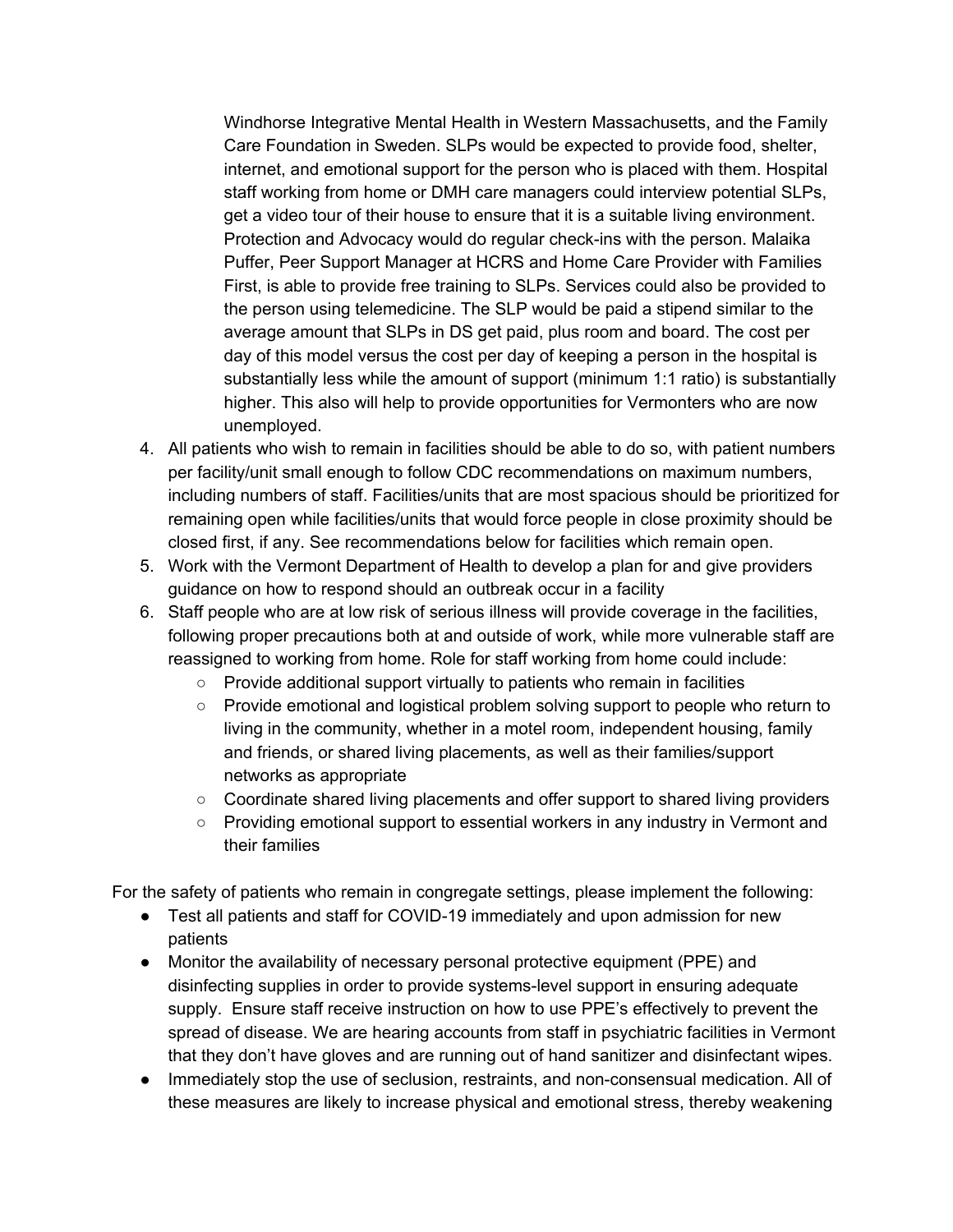the body's ability to resist disease and heal. Restraints used during a pandemic of respiratory distress could be lethal and atypical antipsychotics commonly used in involuntary treatment are known to suppress the immune system. Additionally, both interventions force close proximity between patients and staff.

- Ensure patients have access to fresh air and sunshine
- Ensure that bathrooms are sanitized after each use but are not locked as this will inevitably result in unsanitary conditions and reduce access to hand-washing
- Ensure patients have the freedom to move about and socialize while also following social distancing protocols (leaving a minimum amount of space per CDC recommendations). For patients who wish to remain in their rooms, ensure alternative means of connection, socialization, and mutual support with other patients, such as through video conferencing are offered.
- Ensure that patients are provided with the means (personal devices such as smartphones, tablets, or computers and internet access) to communicate via phone, email, text, and video without limitations and without surveillance. Given the pandemic, shared access to one shared computer and one shared phone is inadequate and unsanitary.
- Ensure that patients have access to the latest information about COVID-19
- Ensure advocates (such as Protection and Advocacy, Adult Protective Services, or Vermont Psychiatric Survivors' Patient Representatives) have private video check-ins at a minimum of once a week with all people in hospitals, residential programs, and SLP placements to monitor for and respond to incidents of abuse, neglect, or exploitation. As a Committee, we suggest that DMH may want to encourage advocacy groups to cooperate as an emergency response coalition, so that issues can be centralized and work shared during this time. We would advise DMH to task such a coalition with the authority to ensure facilities are respecting patient rights by ensuring access and providing information.

Additionally, for the system of care in general, we ask that DMH:

- Encourage or require Designated Hospitals and Designated Agencies to provide Hazard Pay for all essential workers who are continuing to provide in-person services
- Ensure access to psychiatric drugs during the COVID-19 outbreak for those who want them. Consider utilizing the doctors who are normally used for second certifications to provide prescription coverage for people who may otherwise not have access to a prescriber. This is important because this is a particularly bad time to experience unwanted psychiatric drug withdrawal and because we imagine that access to prescribers may be more difficult.
- Consult with and actively involve people receiving services in Vermont's mental health system of care and the groups which represent them, including the State Program Standing Committees, Disability Rights, Vermont Center for Independent Living, NAMI VT and Vermont Psychiatric Survivors, in decision-making regarding DMH's response to the COVID-19 pandemic.